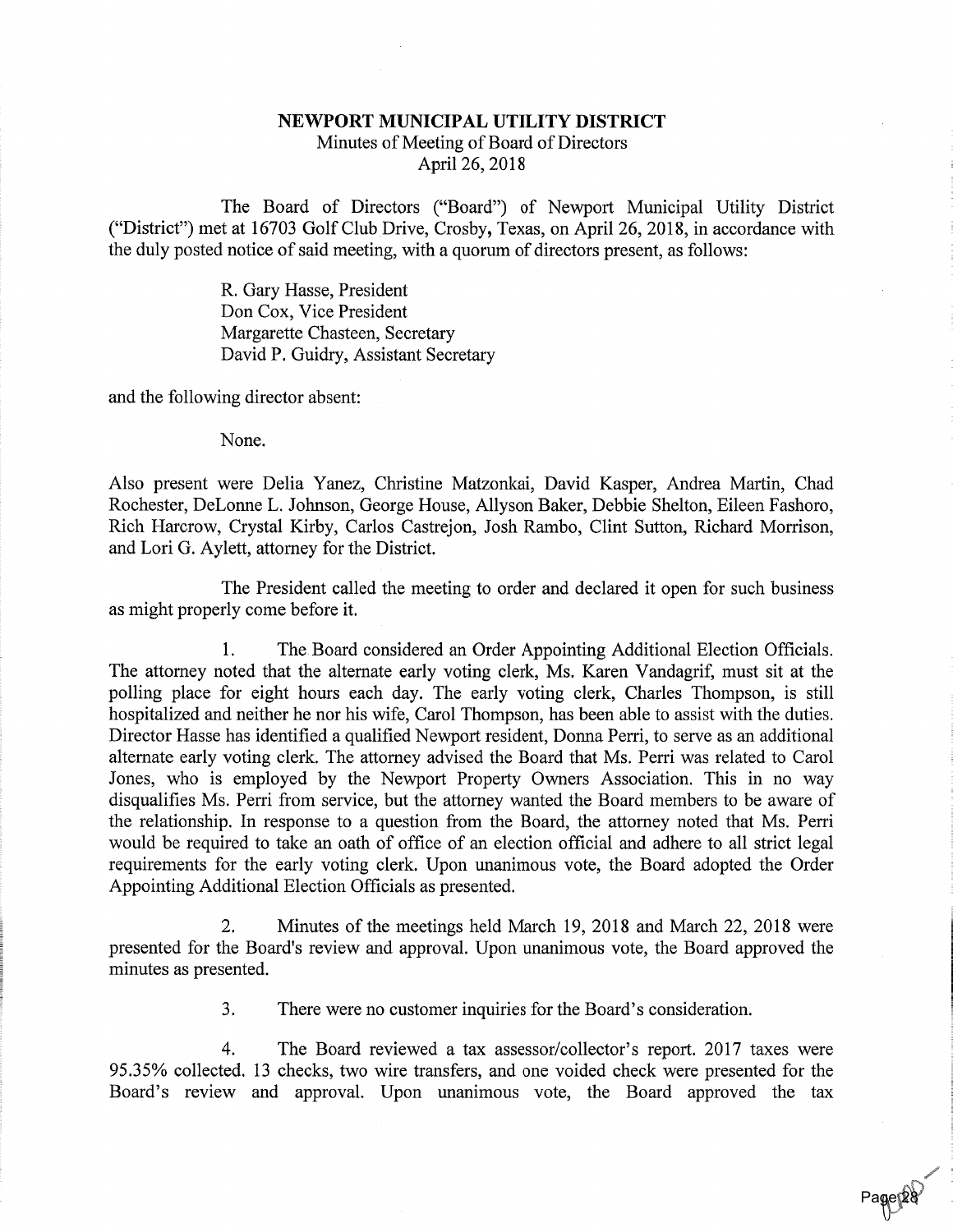assessor/collector's report as presented and authorized payment of bills with the checks drawn onthe tax fund.

5. The attorney discussed the financial advisor's contract. Lori Aylett advised the Board that the District's current financial advisor, Hilltop, no longer has any employees in their office who have experience working for municipal utility districts. Debbie Shelton addressed the Board and stated that she had recently moved to Masterson Advisors. The firm currently has 11 employees and specializes in municipal utility district work. She stated that Masterson Advisors was local, employee-owned, and ready to do business. After discussion,upon unanimous vote, the Board voted to provide 30 days' notice of termination to Hilltop and engage Masterson Advisors.

6. Allyson Baker presented a bookkeeper's report, a copy of which isattached. The bookkeeper reported that the District has 9.85 months of reserve. The Board noted that the Harris County MUD 525 deposit of \$250,000 should be reflected on a separate page, not with the IUOE deposits. The bookkeeper confirmed that MUD 525 has not paid for the monthly invoicing for water, and the attorney will check with their counsel. Upon unanimous vote, theBoard approved the bookkeeper's report as presented.

7. Josh Rambo presented an audit of the District's books and records for the fiscal year ended December 31, 2017. The District had revenues over expenditures of \$73,249 in the general fund. The District increased its fund balance each year over the past five years, which is an indication that the District is performing well. The District's books and records are in goodorder, and the auditor will be giving an unqualified opinion. The Board noted that there was no mention of Hurricane Harvey and its impact on the District budget. The auditor noted that not many homes in the District flooded, and the District's taxable value was not adversely affected. However, the attorney suggested that the District might want to add language to the Management's Discussion and Analysis regarding the impact of Hurricane Harvey on the District's general fund budget versus actual expenditures. Upon unanimous vote, the Boardapproved the audit and authorized its filing as required by law.

8. There was presented the attached Resolution Affirming Review of Investment Policy, Strategies and Objectives and the list of approved brokers/dealers. The attorney noted that according to the Public Funds Investment Act, the District is annually required to review its investment policy to assure its compliance with Texas law. The attorney recommended no revisions to the investment policy, and the auditor's report noted no deficiencies with respect to how the District's investments are handled. The Board also reviewed a list of brokers/dealers to be authorized to engage in investment transactions with the District.Upon unanimous vote, the Board adopted the Resolution and brokers/dealers list as presented.

9. The Board considered review of the District's investments for compliance with Senate Bill 253. The attorney reminded the Board that Senate Bill 253 prohibits the Districtfrom investing with entities that support terrorist organizations. The District's investment office must periodically review a list of such entities that will be prepared by the Texas Comptroller ofPublic Accounts and made available on their website. The Board authorized the investment officer to perform periodic reviews to confirm compliance with Senate Bill 253.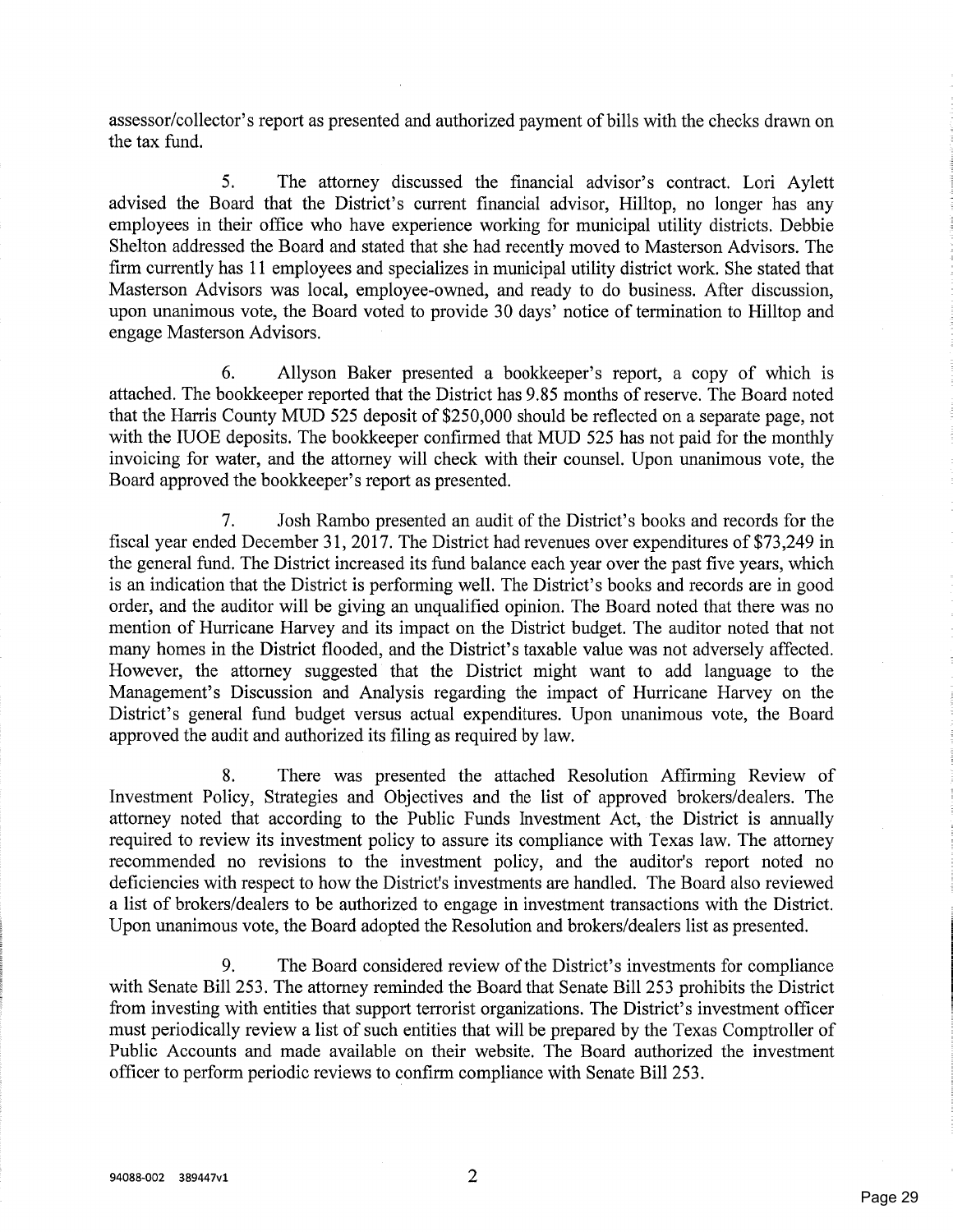10. Lori Aylett discussed the continuing disclosure filing with regard to the District's bonds. Pursuant to Bond Orders previously adopted, the District is required to annually update certain material information, including the audit, that might be of interest to District bondholders. Upon unanimous vote, the Board authorized the attorney to make thecontinuing disclosure filing as required by law.

11. The Board considered the requirement to file a HB 1378 (Chapter 140, Texas Local Government Code) Annual Local Debt Report. The attorney noted that the District can comply with the law by filing its audit with the Texas Comptroller. Upon motion duly made, seconded and unanimously carried, the Board voted unanimously to authorize the attorney tomake the required Annual Local Debt Report filing.

12. The attorney presented the annual maintenance report for the arbitrage analysis, originally dated August 24, 2005. The District has undertaken all necessary actions tocomply with federal laws regarding arbitrage and rebate matters.

13. The Board reviewed operations and engineering matters. The engineer reported receipt of a proposed Change Order No. 1 from Lennar for Section 8, Replat 3, in theamount of \$1,498.78. The change order represents a quantity adjustment, and the engineer recommended its concurrence on its approval. Upon unanimous vote, the Board approvedChange Order No. 1 as recommended by the engineer.

The engineer reported on the Water Well No. 2 update. Weisinger estimates a cost of \$12,500 to inspect Water Plant No. 2 to determine its condition. The engineer recommended that the District dismantle the cinderblock building before beginning the inspection, because the building is not in good condition and it will cost more to try to work around it than to demolish and replace it. Rich Harcrow presented a quote to remove the building for \$5,000. The engineerstated that he hopes that this analysis of the water well will reveal that it is capable of being used so that the District can avoid drilling a water well at the surface water plate site in 2023. Upon unanimous vote, the Board approved the proposal for removal of the building and the inspectionproposal of Weisinger.

David Kasper discussed the wastewater treatment plant. He presented a proposal from Jones & Carter for work associated with surveying the site and providing topographic information. The bond application currently under review by the TCEQ contains money for the engineering and survey work that is proposed. Upon unanimous vote, the Board authorized the engineer to obtain a formal proposal and Form 1295 from Jones & Carter for performing thetopographic surveys at the wastewater treatment plant.

The Board next reviewed the remaining bond capacity projections prepared byDavid Kasper. Taking into account the bond application that has already been filed, the Distric will have net remaining voted bonds of \$15,590,000. Completed projects that should be included in a 2018 bond issue total approximately \$10,170,000. In addition, the District now may need to consider a wastewater treatment plant levee at a cost of \$1.5 million. The planned wastewater treatment plant expansion will cost \$4,780,000. This would leave the District with net remaining bonds of \$2,950,000 at the end of 2019. The District has committed to Newport Pointe toreimburse that developer for the lift station, force main, and water extension improvements using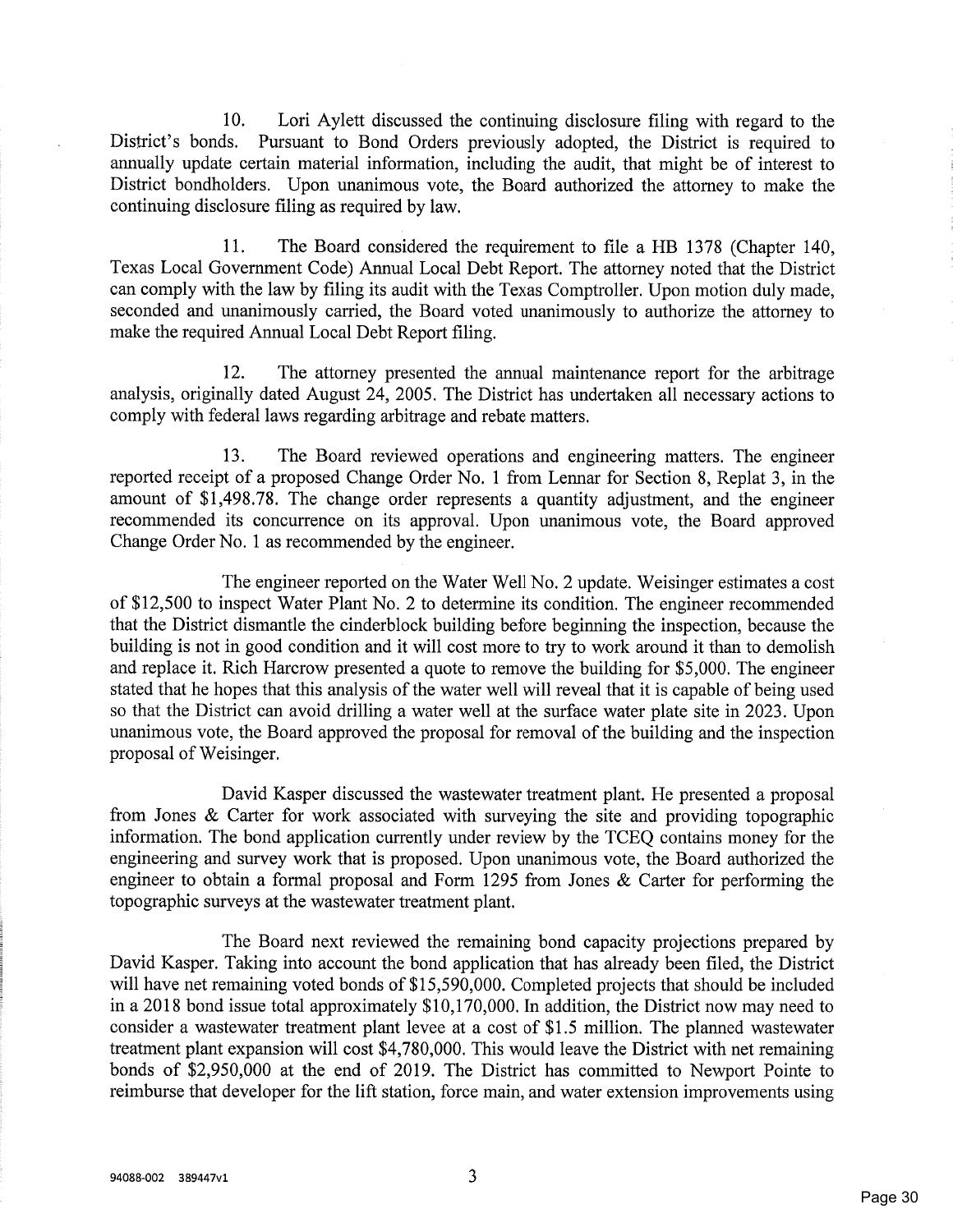the voted capacity. Once those facilities are constructed, the District will be out of voted authority. In addition, the District has made a commitment for a reimbursement agreement to Lennar for Newport, Section 7, and anticipated costs of that project are \$3.5 million. Also, the District has entered into a reimbursement contract with Rochester for their Golf Club tract, withanticipated costs of \$440,000. In summary, the District has already committed in excess of it voted authority. Director Guidry expressed the opinion that the District should not make any more commitments to developers until the District has secured a plan for a bond election and forits future development needs. In addition, the District engineer stated that it would be prudent for a district the size of Newport to budget \$500,000 a year for repairing the aging infrastructure. A the conclusion of the discussion, the Board requested that the attorney place subject of a bond election on the next agenda.

14. Andrea Martin presented an operator's report. The District received noticefrom McCann Security that they are ceasing business operations at the end of April. One of their employees has formed his own company, Citywide AVS. That company is offering the same maintenance agreement for the District's camera and security facilities. The Board requested the attorney place an item on the next regular agenda regarding a maintenance agreement withCitywideAVS.

15. The Board reviewed developer reports. Chad Rochester reported that in Section 9, LGI has constructed about 83 homes and has about 10 homes left to start. The developer is still waiting on CenterPoint to install lighting. The Golf Club tract is under design,and the developer anticipates that he is about two weeks from submitting plans. There will be 4: homes, and the average home value is \$225,000.

Carlos Castrejon reported on the activities of Lennar. In Section 8 and Section 12, Lennar sold six homes this month and has sold 14 year-to-date. Partial Replat 3 in Section 8 homebuilding is ongoing. In Partial Replat 4 in Section 8, Lennar is rapidly running out of lots. Section 7, Partial Replat 1 is on today's Houston Planning Commission meeting agenda for approval. That replat will contain approximately 103 lots, 70% of which are 50-foot lots and 30% of which are 45-foot lots. A full plan should be available for the Board's review nextmonth.

Nino Corbett reported on the activities of Newport Court. They have had 40 sales to date, and the average home value is \$245,000. The developer is about to proceed into the 55 foot lots. The developer met with the watershed coordinator and determined that the DefinedArea is out of the 100 and 500 year flood plain. Nino Corbett wants to revisit the value estimate with the District's financial advisor.

Eileen Fashoro reported on the activities of Rampart, Section 7. She wanted to make the Board aware that there was erosion on the back part of Gum Gully in that area. She stated that there is a potential development delay in Section 7 because utilities will be constructed on the front part of the lots. Some of the lots in the original Section 7 are owned byindividuals, and easements will be needed to be granted from those individual owners.

16. The Board discussed a Reimbursement Agreement and UtilityCommitment with Rochester Enterprises for the 5.21-acre tract on North Diamondhead. Chad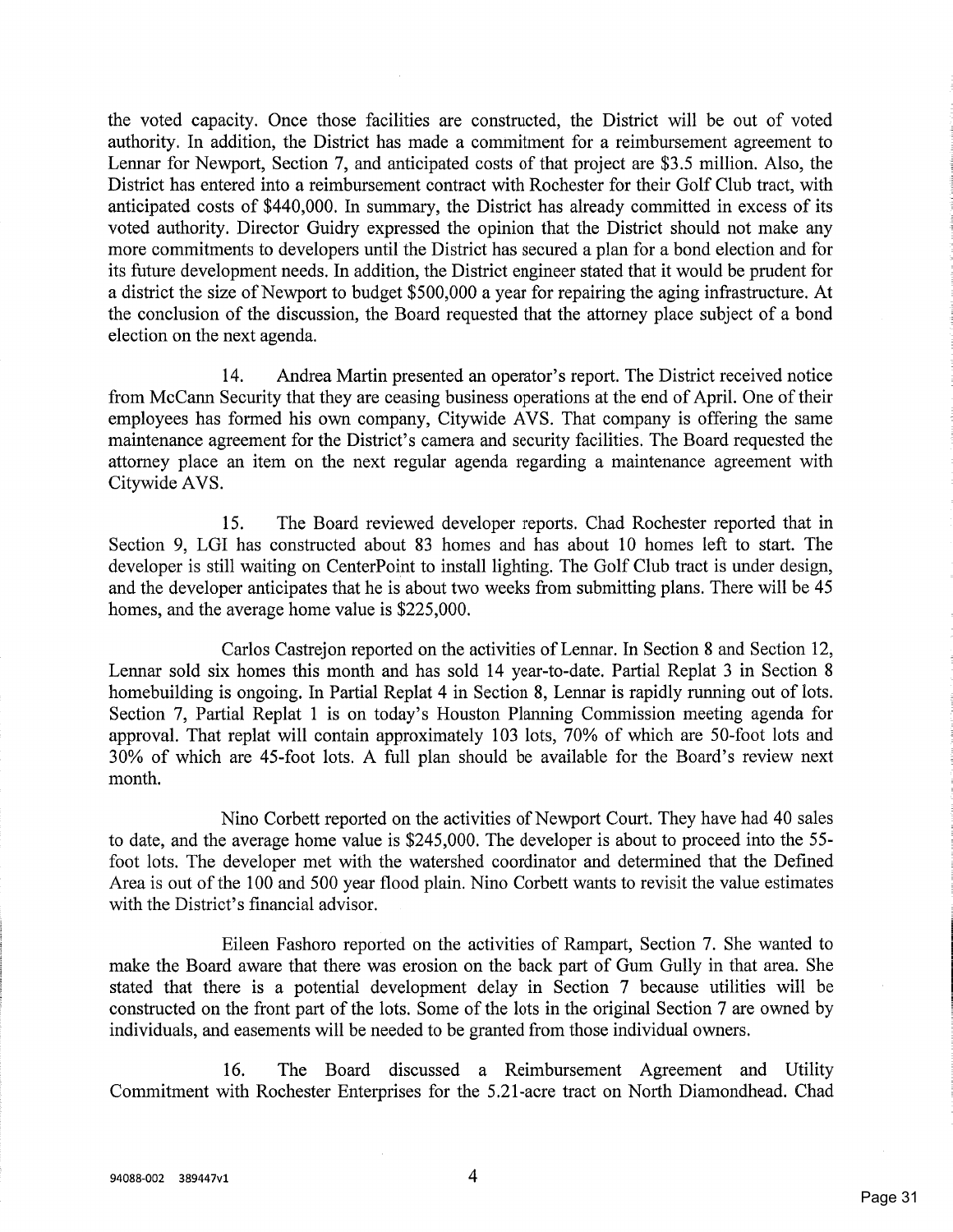Rochester stated that he understood that the District had no more voted bond capacity to servehis development and that any reimbursement would be contingent upon a successful future bond election. Mr. Rochester stated that he would be willing to stipulate to this fact in the reimbursement agreement. The Board noted that they were under an obligation to serve the property and should grant a utility commitment for 20 lots. Upon unanimous vote, the Board approved the issuance of a utility commitment letter for 20 lots in the Rochester North Diamondhead tract. The Board requested that the attorney draft a reimbursement contract with language making reimbursement contingent upon a successful bond election. The Board agreed to conduct a special meeting on May 8, 2018 at 3:00 p.m. to consider the terms of such anagreement.

17. Lori Aylett presented an attorney's report. She briefly discussed the ongoing election issues. She stated that the election officials have settled into their duties very nicely. She advised the Board to tell their friends and neighbors to bring a voter registration card and photo ID for best service at the polls. DeLonne Johnson noted a concern that he might havebeen able to take more than one ballot when he recently voted. The attorney noted that she would discuss that matter with the early voting clerk to make sure that the ballots are secure and thanked Mr. Johnson for bringing the matter to her attention. She requested that Board members bring any election concerns to her attention, and her office will make contact with the electionofficials, as appropriate and necessary.

18. Richard Morrison addressed the Board and stated that he had been working with the operator on FEMA projects. He intends to have a draft of a request forproposals for 406 mitigation for the Board's consideration at the special meeting.

19. The Board discussed the garbage contract. Crystal Kirby addressed the Board and stated that she had gotten the Notice of Default and has made efforts to cure. She has gotten all of their trucks purchased, and the employees were back on the job. The Board noted that service had improved since the notice was issued, and the District believes that the garbagecontractor is currently in compliance with the contract.

20. The Board briefly discussed the IUOE Training and Education Center Detention Pond Maintenance Agreement. Director Cox noted that he has some comments to theagreement, and the Board agreed to defer the agreement to the special meeting.

21. The Board agreed to defer consideration of the District's website until theMay regular meeting.

22. The attorney noted that AVR had not updated their software maintenanceagreement to include the required language stating that they will not boycott Israel, and they had not yet provided a Form 1295. Accordingly, the Board tabled consideration of the softwaremaintenance agreement.

23. The District operator reported that they are working on a quote from EPSfor the filter media covers. The Board will consider action when more bids are received.